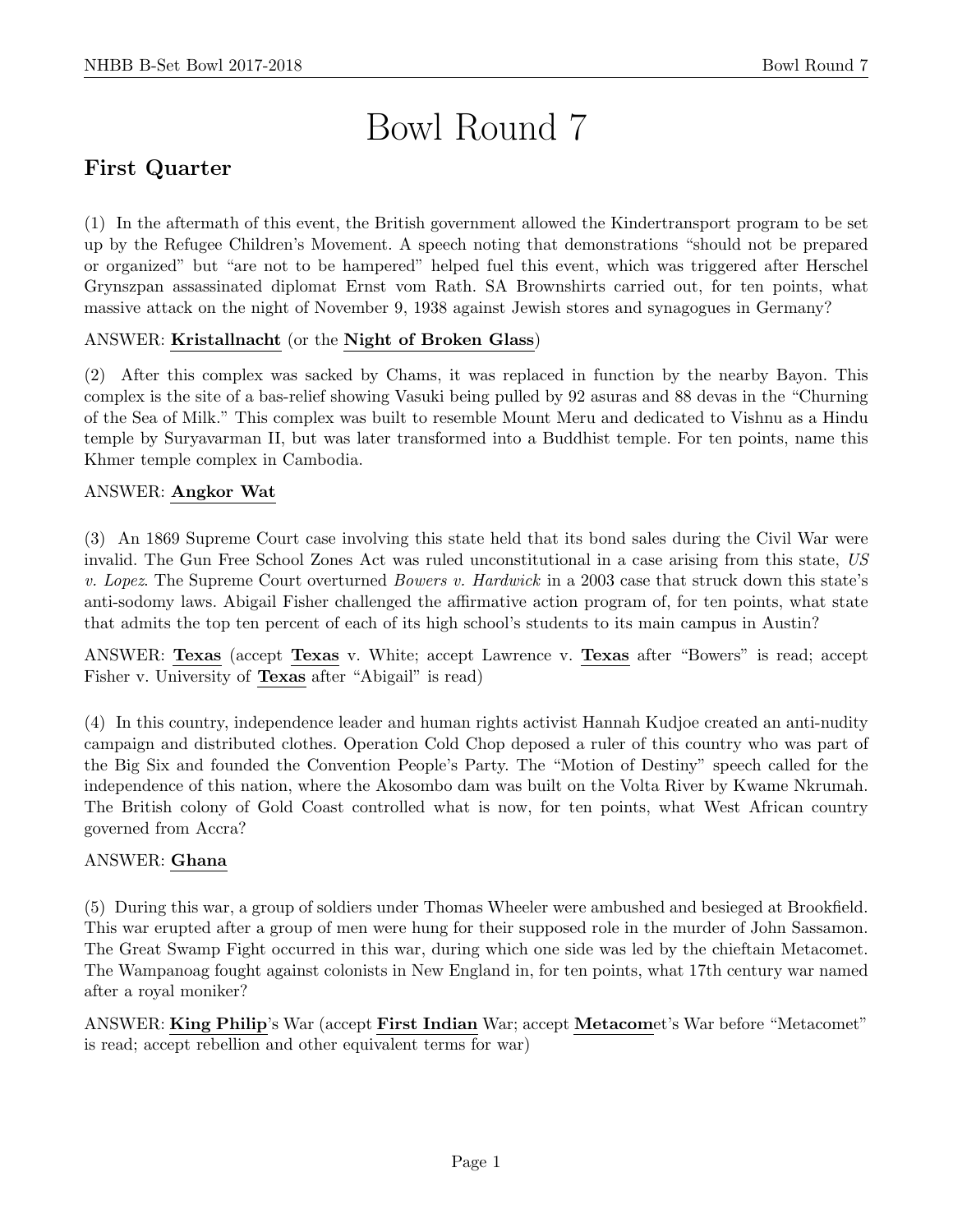(6) One of these animals is shown carried on someone's shoulders in the Catacombs of Priscilla. The bottom-central panel of a Van Eyck work shows one of these animals circled by angels and bleeding into a goblet, known as the Adoration of a Mystic one of these animals. This animal symbolizes Jesus' sacrifice in the Ghent Altarpiece's depiction of the Agnus Dei. For ten points, name this herd animal that is often shown in artistic depictions of the Good Shepherd.

#### ANSWER: lambs (or sheep; accept Agnus Dei before mentioned)

(7) This ruler forced Catus Decianus to flee to Gaul after a decisive victory at Great Wratting. This ruler defeated Quintus Cerialis at Camulodunum after launching a campaign in response to Roman refusal to honor the will of Prasutagus, but the eventual arrival of Suetonius led to this ruler's defeat at Watling Street near Londinium. The Nero-era revolt of the Iceni was led by, for ten points, what queen who fought the Romans over control of Britain in AD 60?

#### ANSWER: Boudica

(8) This state's Barataria Nature Reserve and Chalmette Battlefield are administered together as part of the Jean Lafitte National Historical Park. A so-called "country" in this state, centered around the Atchafalaya River and the city of Lafayette, was settled by French speakers who were removed from present-day Nova Scotia in the Great Expulsion. Cajuns settled in, for ten points, what state that contains the Mississippi River Delta and was the site of the 1815 Battle of New Orleans?

#### ANSWER: Louisiana

(9) This politician dueled fellow state representative Humphrey Marshall after a spat regarding British cloth. As Speaker, this man succeeded in convincing Southern representatives to adopt the Thomas Proviso, while also convincing Northern representatives to allow Missouri's admission into the Union as a slave state. This coiner of the term "American System" negotiated a "corrupt bargain" that resulted in John Quincy Adams' elevation to the presidency. For ten points, name this Kentucky politician known as the Great Compromiser.

#### ANSWER: Henry Clay

(10) This leader was embroiled in scandal after his wife was linked to a super-nationalistic kindergarten. This man proposed a new holiday, Restoration of Sovereignty Day, first celebrated in 2013. This leader planned an increase in the consumption tax as part of the Three Arrows, his signature economic plan. This leader rules in partnership with the Komeito Party and succeeded Junichiro Koizumi in his current post. For ten points name this current prime minister of Japan.

ANSWER: Shinzo Abe ([ah-bay], but be lenient)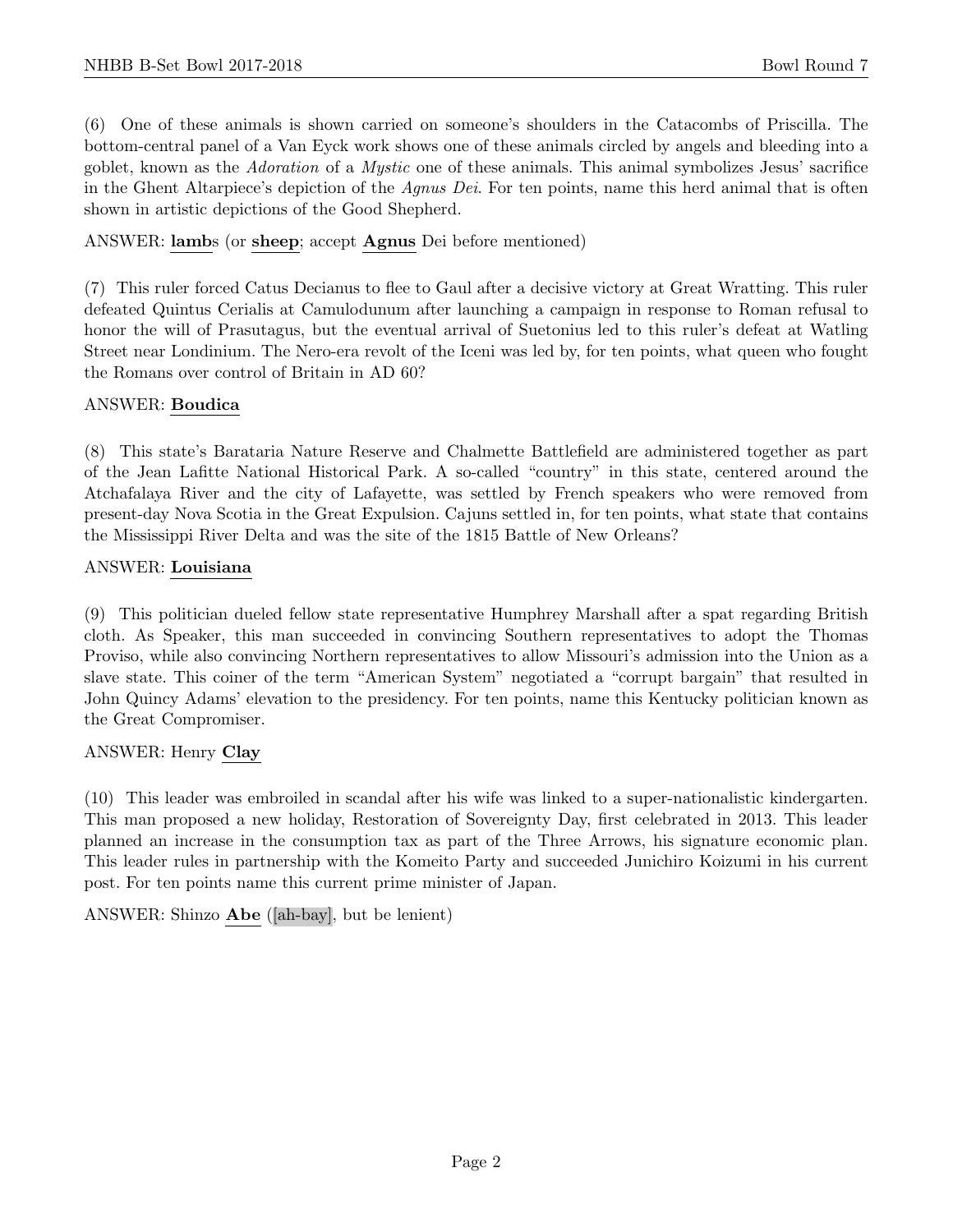## Second Quarter

(1) This ruler launched a military intervention to support John Zapolya against his rival Ferdinand I. Though this ruler signed the Treaty of Amasya to end an inconclusive war with the Safavid Empire, he was more successful in forcing the Knights Hospitaller out of Rhodes to gain control of the Mediterranean. This ruler was victorious at the Battle of Mohacs [moh-hotch] over Louis II of Hungary while expanding into Europe. For ten points, name this longest reigning Ottoman sultan, known as "the Magnificent."

#### ANSWER: Suleiman the Magnificent (or Suleiman I)

BONUS: Suleiman's campaigns were aided by this red bearded Ottoman admiral, who was victorious at the Battle of Preveza against the Holy League but lost Tunis to Charles V.

#### ANSWER: Hayreddin Barbarossa

(2) This author bolstered the reputation of Florida as a tourist destination through a book of letters titled Palmetto Leaves. This author was a close friend and travel companion of Elizabeth Campbell, the Duchess of Argyll. This author, who painted an unflattering portrait of Aaron Burr in The Minister's Wooing, also wrote a novel in which Eva St. Clair urges those around her to convert to Christianity and Simon Legree orders one of his slaves to be beaten to death. For ten points, name this author of Uncle Tom's Cabin.

#### ANSWER: Harriet Beecher Stowe

BONUS: Stowe's novel Dred is subtitled "A Tale of" this location, where a community of escaped slaves thrived in the early 19th century. This marshy area stretches from Norfolk in Virginia south to Edenton in North Carolina.

#### ANSWER: Great Dismal Swamp (prompt on partial answers)

(3) This man ordered the death penalty to be carried out on a man who had destroyed his own frontal lobe, Ricky Ray Rector. One of this man's failed investments led to Jim and Susan McDougal being investigated by independent counsel Kenneth Starr. Proceedings in a lawsuit filed by Paula Jones against this man were cited in charges of perjury and obstruction of justice brought before the Senate in 1999. For ten points, name this politician whose sexual misconduct led to the second Presidential impeachment trial in history.

#### ANSWER: William Jefferson "Bill" Clinton (accept William Jefferson Blythe)

BONUS: Bill Clinton's investments in the Madison Guaranty Savings and Loan, owned by the McDougals, concerned this failed Arkansas land development project, which names the ensuing scandal.

ANSWER: Whitewater Development Corporation (accept any additional information that mentions Whitewater)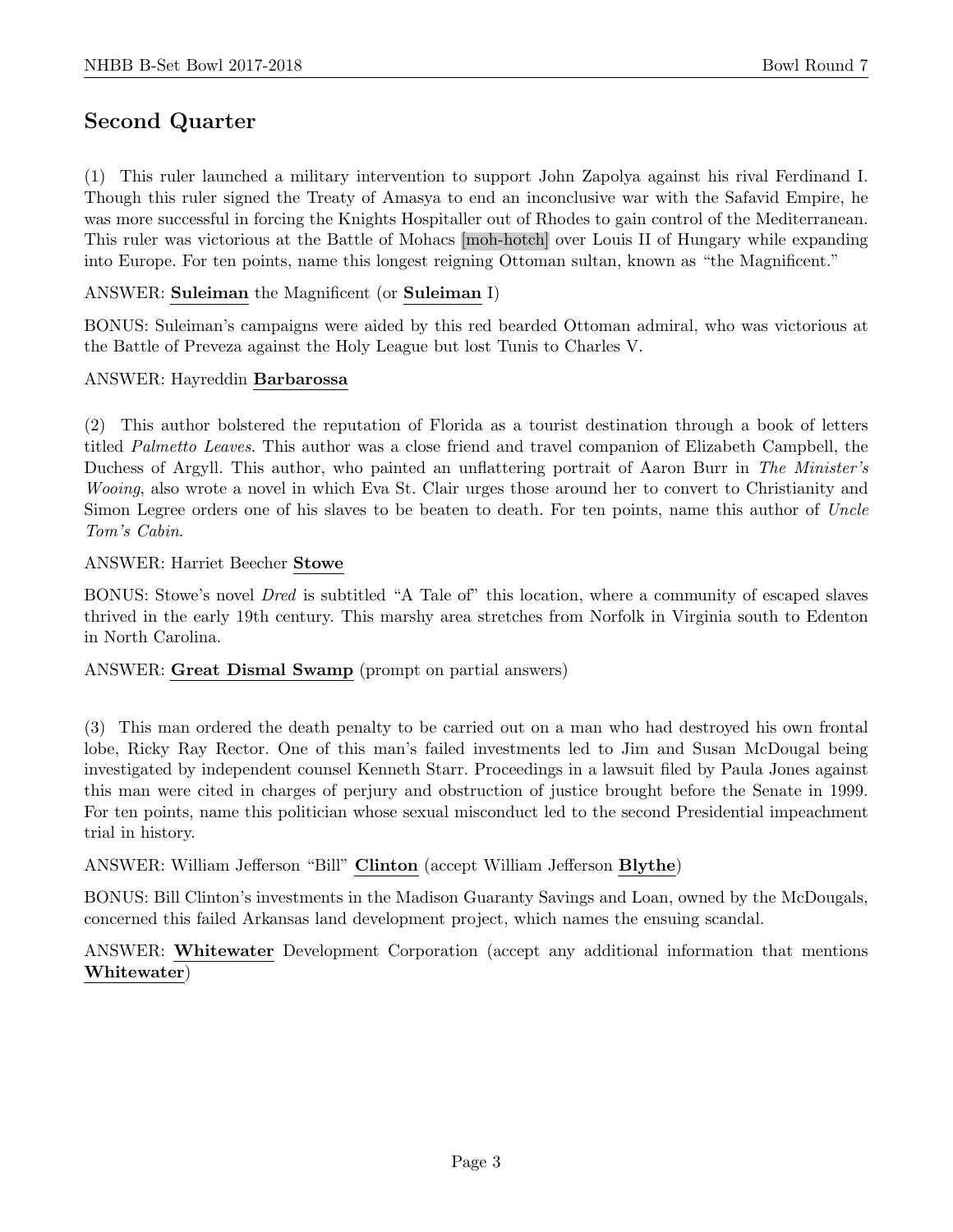(4) This country was divided into a grid by Raoul Salan's quadrillage system during its war of independence. The Oran Massacre began in this country on its independence day, and was used as justification by Jean Bastien-Thiry to attempt the assassination of Charles de Gaulle. Ahmed Ben Bella led the FLN in this country, which signed the Evian Accords to gain independence. For ten points, name this former French colony in North Africa.

#### ANSWER: Algeria

BONUS: This term, from the French for "black foot," was used to describe Algerians of European descent, most of whom emigrated back to Europe after Algerian independence.

#### ANSWER: pied-noirs [peed nwar]

(5) One composer from this country used time signatures like 5/2 and 2/1 [five-two and two-one] for an overture based on the Obhikod liturgical chants. The works of Viktor Hartmann inspired another composer from this country to write a suite whose final movement depicts an unbuilt celebratory gate. César Cui joined those two composers in the "Mighty Handful," a group of five composers that celebrated this country's music. For ten points, name this country where *Pictures at an Exhibition* was composed by Modest Mussorgsky and edited by Nikolai Rimsky-Korsakov.

ANSWER: Russia (do not accept or prompt on answers related to the Soviet Union)

BONUS: In addition to the aforementioned Cui, Mussorgsky, and Rimsky-Korsakov, this other member of the Mighty Handful wrote the "musical tableaux" In The Steppes of Central Asia for the silver jubilee of Alexander II, as well as the unfinished opera Prince Igor.

#### ANSWER: Alexander Borodin

(6) Members of this family forged the Privilegium Maius. A member of this family became King of the Romans after beating his rival Ottokar II of Bohemia. A severe jaw deformation was present among many members of this family, a genetic defect caused by numerous inter-marriages. The 1713 Pragmatic Sanction was created by this family, whose members included Philip II and Maria Theresa. For ten points, name this European house, originally from Austria, that once ruled Spain and the Holy Roman Empire.

ANSWER: House of Habsburg (or House of Hapsburg; prompt on House of Austria before "Austria" is mentioned)

BONUS: The 1713 Pragmatic Sanction tried to ensure that Maria Theresa would succeed this Holy Roman Emperor. When this man died, France, Bavaria, and Prussia ignored the Pragmatic Sanction and attacked Austria.

ANSWER: Charles VI, Holy Roman Emperor (prompt on Charles)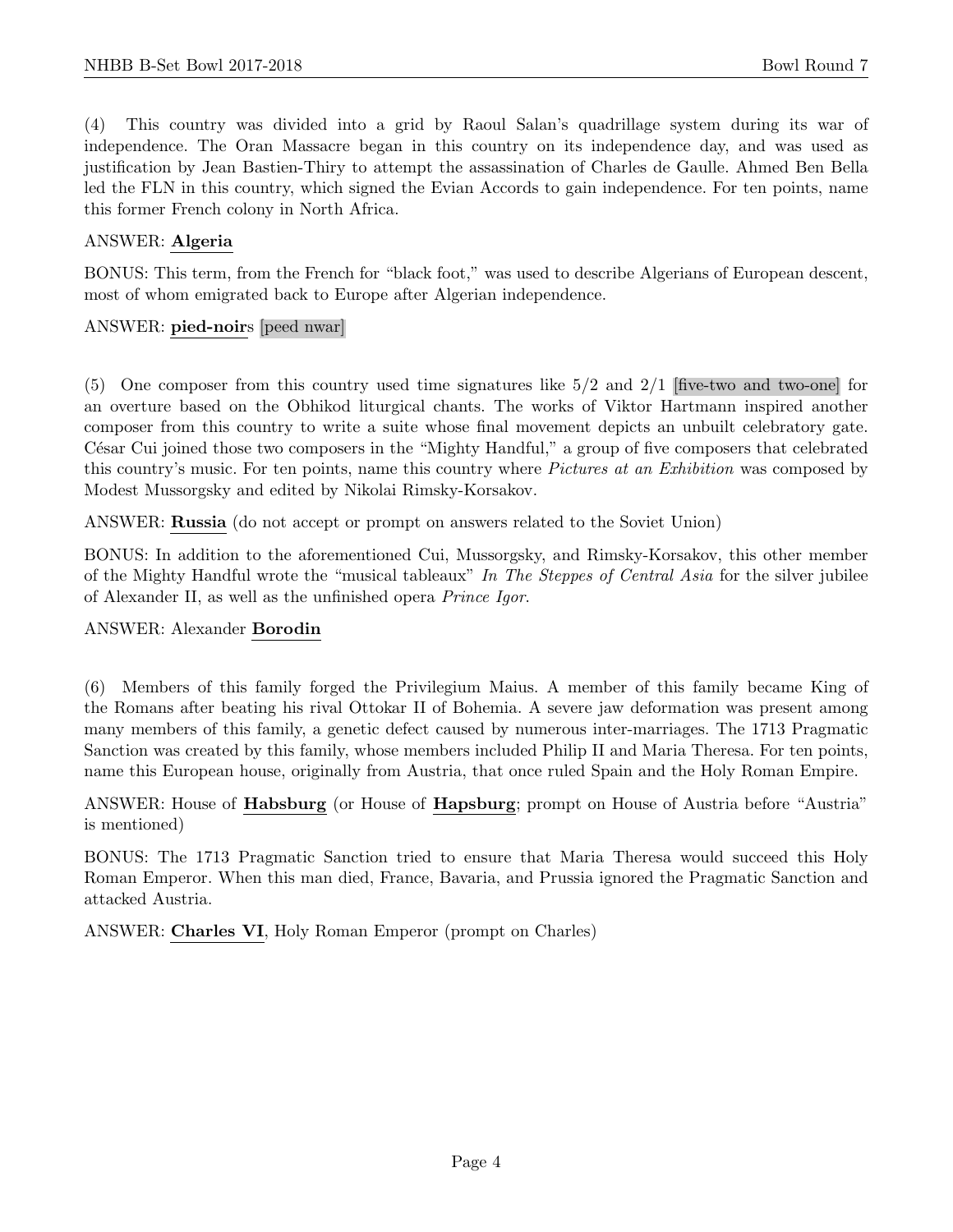(7) Description acceptable. Alvin Plantinga's "reformed epistemology" relates the idea of philosophical "warrant" to this idea. Descartes [day-kart] posited that "clear and distinct ideas" must be true because of this idea. Teleological arguments for this idea include the watchmaker analogy. Saint Anselm of Canterbury first laid out the ontological argument for this position, which is often debated against by invoking the problem of evil. For ten points, name this philosophical position that is rejected by atheists.

ANSWER: the existence of God (accept answers describing that there is a God, the Christian God in particular; accept answers describing that one or more gods exist)

BONUS: This argument, which seemingly demonstrates the logical necessity of believing in a god, was first described in  $Pensées$ , a work posthumously published in 1670.

ANSWER: (Blaise) Pascal's Wager (prompt on partial answers)

(8) A speech given by this man claims that, though Cassius Clay could also sing, it was swinging that made him a world champion. In 2010, Thomas Hagan was formally paroled for his murder of this man, who gave the "Ballot or the Bullet" speech in 1964. This man took the name name Detroit Red as a criminal; while imprisoned for robbery, he adopted the teachings of Elijah Muhammad. For ten points, name this civil rights activist and member of Nation of Islam who replaced his given surname Little with a single letter.

ANSWER: Malcolm X (accept Malcolm Little before mentioned; accept el-Hajj Malik el-Shabazz)

BONUS: Malcolm X and Elijah Muhammad both taught this current leader of the Nation of Islam, who organized the Million Man March on Washington in 1995.

ANSWER: Louis Farrakhan (accept Louis Walcott; prompt on Louis X)

# Third Quarter

The categories are  $\dots$ 

- 1. Prohibition
- 2. English Edwards
- 3. Scramble for Africa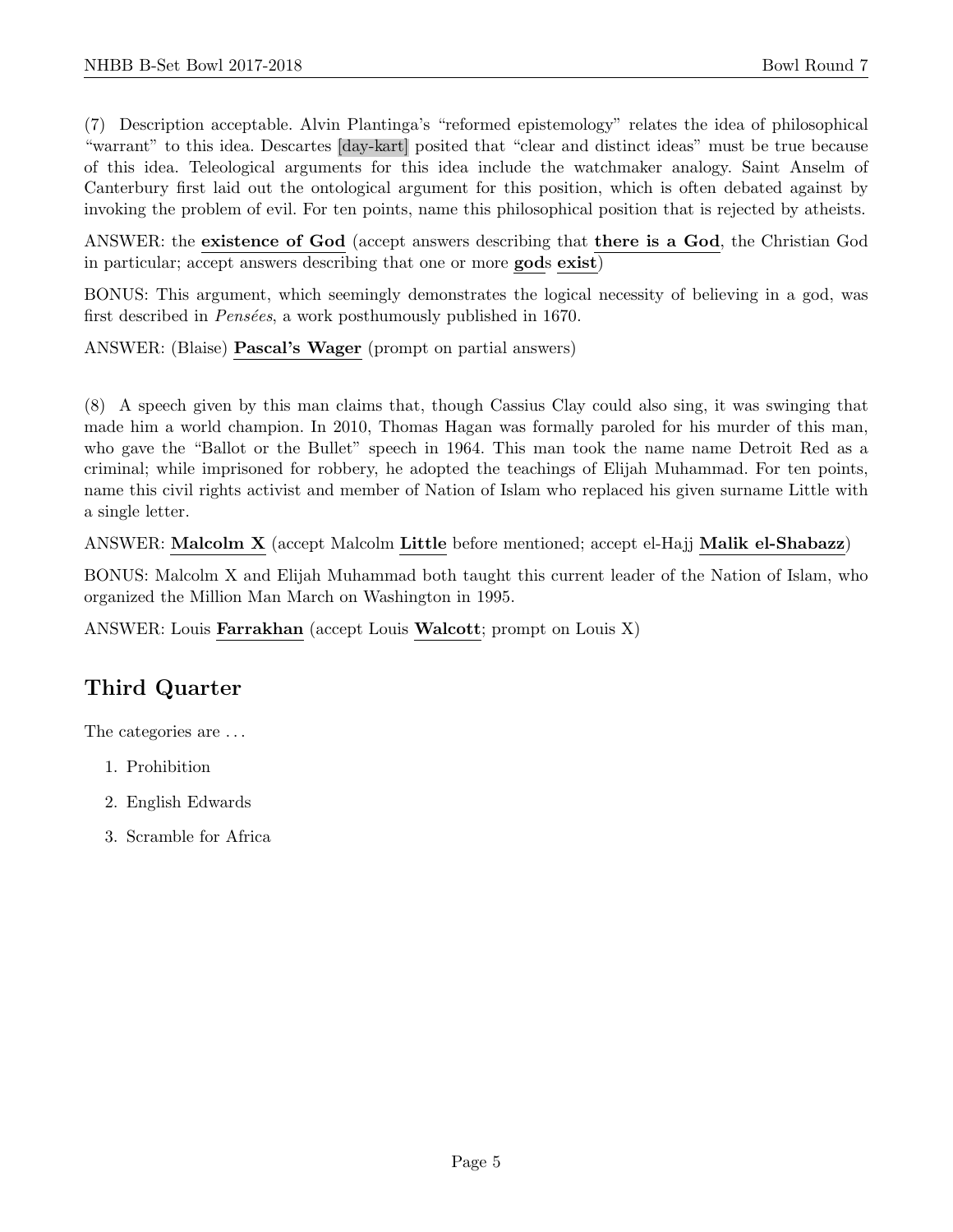#### PROHIBITION

Name the...

- (1) Constitutional Amendment that instituted prohibition of alcohol.
- ANSWER: 18th Amendment to the US Constitution.
- (2) Constitutional Amendment that repealed prohibition.
- ANSWER: 21st Amendment to the US Constitution.
- (3) Movement, the "T" in WCTU, that advocated for prohibition.
- ANSWER: temperance (accept word forms; accept Women's Christian Temperance Movement)
- (4) "Hatchet woman" whose bar-smashing tactics earned her dozens of arrests.
- ANSWER: Carrie A. Nation
- (5) 1919 Congressional act that legislated prohibition once it became constitutional law.

#### ANSWER: Volstead Act

(6) Investigator who led the Untouchables and took down Al Capone in Chicago.

#### ANSWER: Eliot Ness

(7) State where mayor Neal Dow spearheaded prohibition in the 19th century.

#### ANSWER: Maine

(8) Lobbyist and leader of the Anti-Saloon League who innovated "pressure politics."

#### ANSWER: Wayne Wheeler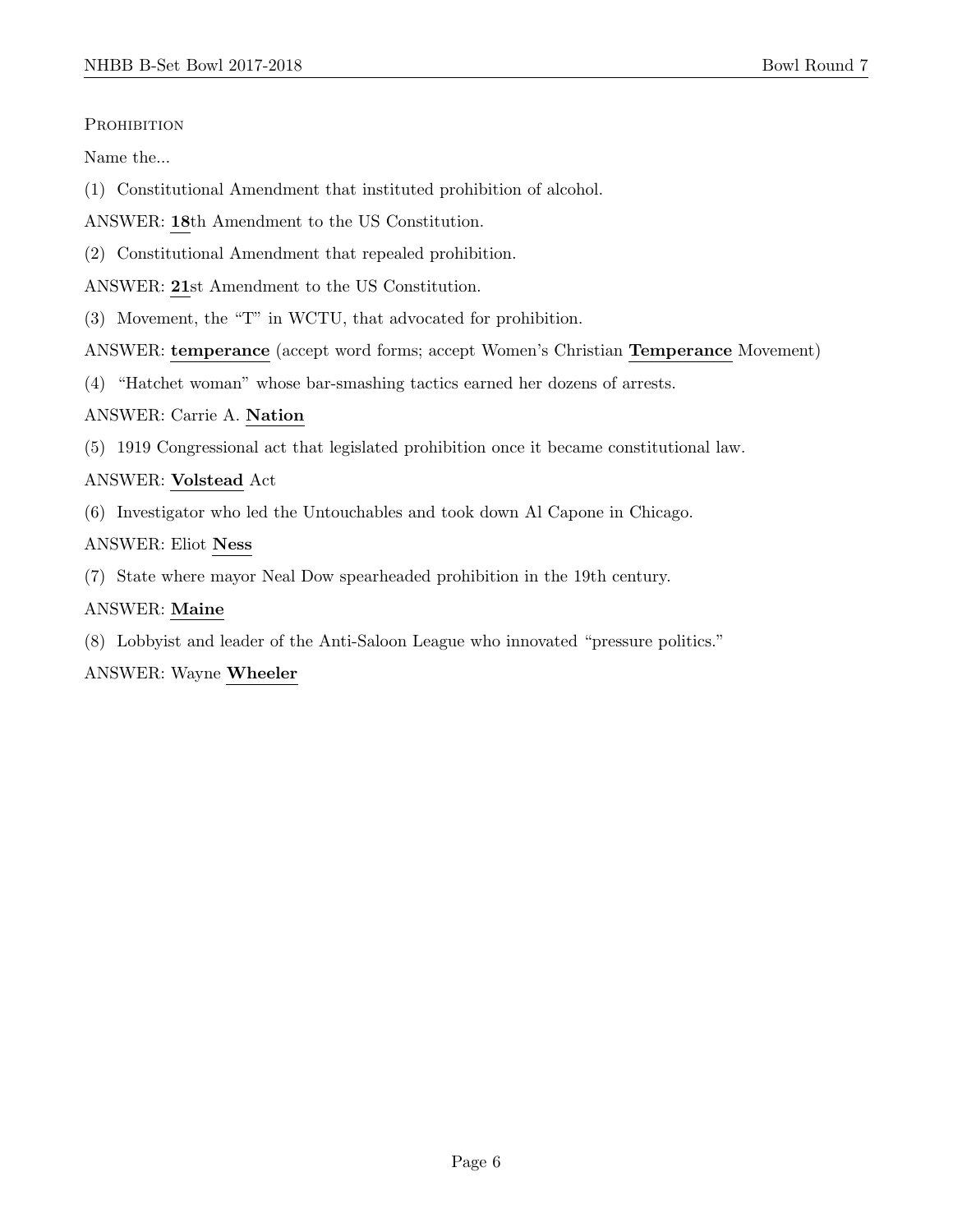English Edwards

Name the...

(1) Country north of England that gave Edward I his nickname and whose army was later led by William Wallace.

#### ANSWER: Scotland

(2) English king who fathered Edward VI with Jane Seymour, one of his six wives.

#### ANSWER: Henry VIII [8]

(3) London church where Edward II knighted over 200 men in the Feast of the Swans, and where all English monarchs have been crowned since 1066.

#### ANSWER: Westminster Abbey (accept Collegiate Church of St. Peter at Westminster)

(4) Modern ruling house of England whose first monarch was Edward VII.

ANSWER: House of Windsor (accept House of Saxe-Coburg and Gotha)

(5) English prince who won at Crecy and Poitiers [pwa-tee-ay] during the Hundred Years' War.

ANSWER: Edward the Black Prince (or Edward of Woodstock)

(6) King who imprisoned princes Edward V and Richard of Shrewsbury in the Tower of London in 1483.

#### ANSWER: Richard III

(7) American woman for whose love Edward VIII [8] abdicated the throne.

ANSWER: Wallis Simpson (accept Wallis Spencer; accept Bessie Wallis Warfield; prompt on Wallis, Duchess of Windsor)

(8) English nobleman who was defeated by the future Edward I at Evesham after he overthrew Henry III.

#### ANSWER: Simon de Montfort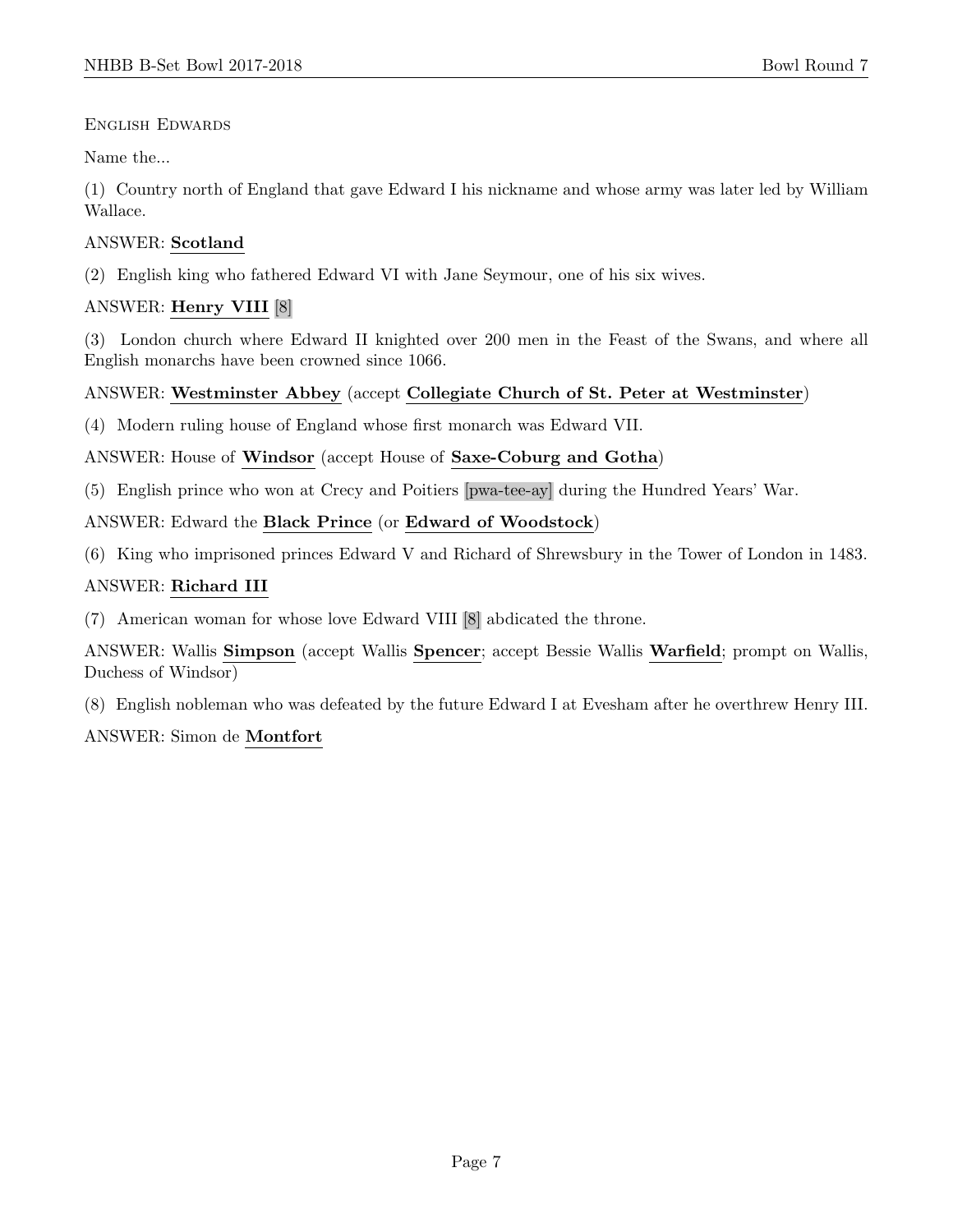Scramble for Africa

Name the...

(1) German capital city where an 1884 conference attempted to organize the Scramble.

ANSWER: Berlin Conference

(2) German chancellor who proposed that 1884 conference.

#### ANSWER: Otto von Bismarck

(3) South African empire that fought the battles of Rorke's Drift, Ulundi, and Isandlwana against the British.

ANSWER: Zulu Empire (accept Zululand; accept amaZulu)

(4) Modern African country that defeated Italy at Adowa to win its independence.

#### ANSWER: Ethiopia

(5) US protectorate country on the Atlantic coast that remained independent during the Scramble.

#### ANSWER: Liberia

(6) Belgian king who personally owned the Congo Free State.

ANSWER: Leopold II (prompt on Leopold)

(7) Country whose "Pink Map" proposed a linking of its African colonies.

#### ANSWER: Portugal

(8) 1898 incident that nearly led to war in Southern Sudan between Britain and France.

ANSWER: Fashoda Crisis (Incident, etc.)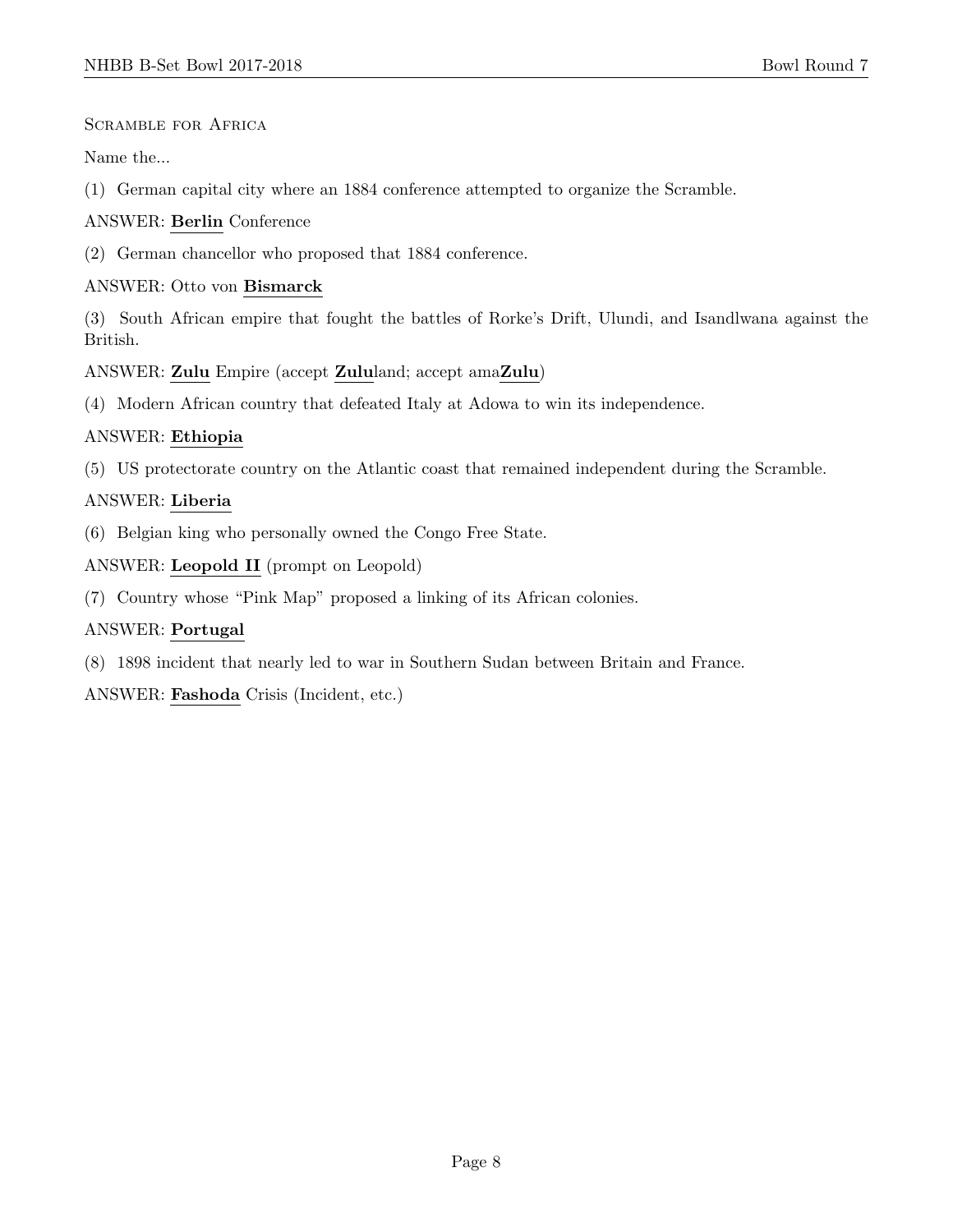## Fourth Quarter

(1) One of these events ended after Mike Jones was barely able to stop Kevin Dyson. In the aftermath of one of these events, Trent Dilfer was non-traditionally picked for an ad campaign instead of a man arrested for murder the prior year,  $(+)$  Ray Lewis. Malcolm Butler secured a victory in one of these events by intercepting (\*) Russell Wilson, and in 2017, a 28 to 3 lead was blown, causing Atlanta's second loss in this event. The Vince Lombardi Trophy is awarded to the winners of, for ten points, what championship game of the National Football League?

ANSWER: Super Bowls (prompt on (playoff) football game; prompt on (NFL) championship game)

(2) One of these systems known as FLOW-MATIC was invented for laypeople by Grace Hopper. Alonzo Church's lambda calculus serves as the basis for "functional" examples of these constructs, such as Haskell. As depicted in  $(+)$  Hidden Figures, NASA's Dorothy Vaughn became an expert in one of these constructs known as Fortran. Microsoft's first product was Altair, an interpreter for one of these constructs named (\*) BASIC. Java, C, and Python are examples of, for ten points, what systems used to write source code, the instructions for a computer program?

ANSWER: computer programming languages (accept other additional information)

(3) The Oster Conspiracy was planned in case this meeting failed to prevent the launch of Operation Green. A letter denouncing this meeting noted that the country was "offered a choice between war and shame. She has chosen shame and will get war." (+) Edvard Benes resigned over this meeting, which resulted in the First Vienna Award. This meeting was proclaimed to have secured (\*) "peace for our time" by Neville Chamberlain. For ten points, name this 1938 meeting in which the Allies appeased Germany by allowing Hitler to annex the Sudetenland.

ANSWER: Munich Conference

(4) Troops from this country captured the city of Dire Dawa from this country's western neighbor; this country was led by Siad Barre during that battle in the Ogaden War. In the early 20th century, the "Mad  $(+)$  Mullah" founded a Dervish state in what is now this country, near where the Majeerteen sultanates had earlier ruled from Puntland. In 1993, when the US invaded this country's capital to fight Mohamed Farah Aidid, two  $(*)$  Black Hawk helicopters were shot down. For ten points, name this country on the Horn of Africa where the Battle of Mogadishu took place.

#### ANSWER: Somalia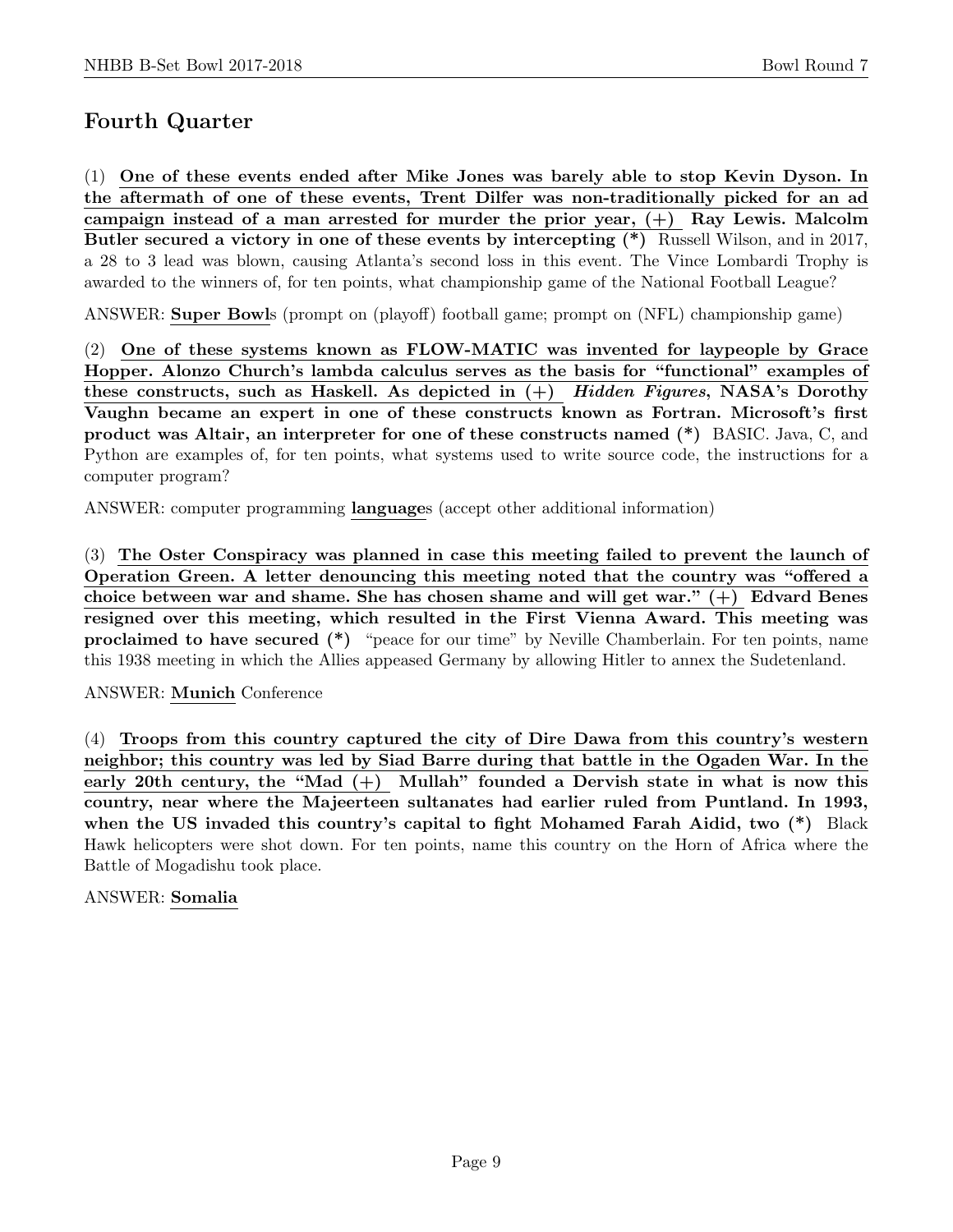(5) Enemy forces were removed from one of these regions in Operation Hastings, which used the Rockpile as an observation post; that one of these regions was north of the Khe Sanh Combat Base in Vietnam. When Arthur Bonifas and Mark Barrett were killed in another of these regions, US forces responded with Operation (+) Paul Bunyan, the heavily supported cutting of a poplar tree that was supposedly planted by Kim Il-Sung. (\*) Panmunjom and a Joint Security Area are located in one of these areas along the 38th Parallel between North and South Korea. For ten points, give this term for buffer territory between hostile countries where military personnel are banned.

ANSWER: Demilitarized Zone (accept DMZ; accept Vietnamese Demilitarized Zone; accept Korean Demilitarized Zone after "Arthur Bonifas" is read)

(6) This man asserted he was the rightful ruler of his country in a letter to Pope John XXII [22], the Declaration of Arbroath. The Earl of Pembroke was ordered to hunt down this man, handing him a disastrous loss at Methven. This king was (+) excommunicated after murdering John Comyn at the church of the Greyfriars. This man besieged (\*) Stirling Castle, forcing the Battle of Bannockburn. For ten points, name this victorious king of the First War of Scottish Independence.

ANSWER: Robert I (accept Robert the Bruce)

(7) Three years after it was decided, the verdict in this Supreme Court case was used to justify the closing of an educational facility in Richmond, Georgia in *Cumming v. School Board*. This case was decided 7-1 over John Marshall  $(+)$  Harlan's dissent, which originated the concept of constitutional colorblindness. Albion Tourgeé [tour-zhay] represented the plaintiff of this case, a one-eighth (\*) black man sponsored by a New Orleans citizens' committee to ride in a whites-only train car. For ten points, name this 1896 case that established the "separate but equal" doctrine.

ANSWER: Plessy v. Ferguson (accept either or both underlined portions)

(8) As part of this movement, Thomas Campbell and his son Alexander founded a sect called the Disciples of Christ. A massive log hall was built in Cane Ridge,  $(+)$  Kentucky by the followers of Barton Stone to house a camp meeting during this movement. The so-called "burned-over district" referred to areas saturated by  $(*)$  Baptist and Methodist converts during this movement. For ten points, identify this Christian revival in early 19th-Century America, so named because it followed a similar movement in the mid-1700s.

ANSWER: Second Great Awakening (prompt on partial answers; prompt on Restoration Movement; do not accept or prompt on First Great Awakening)